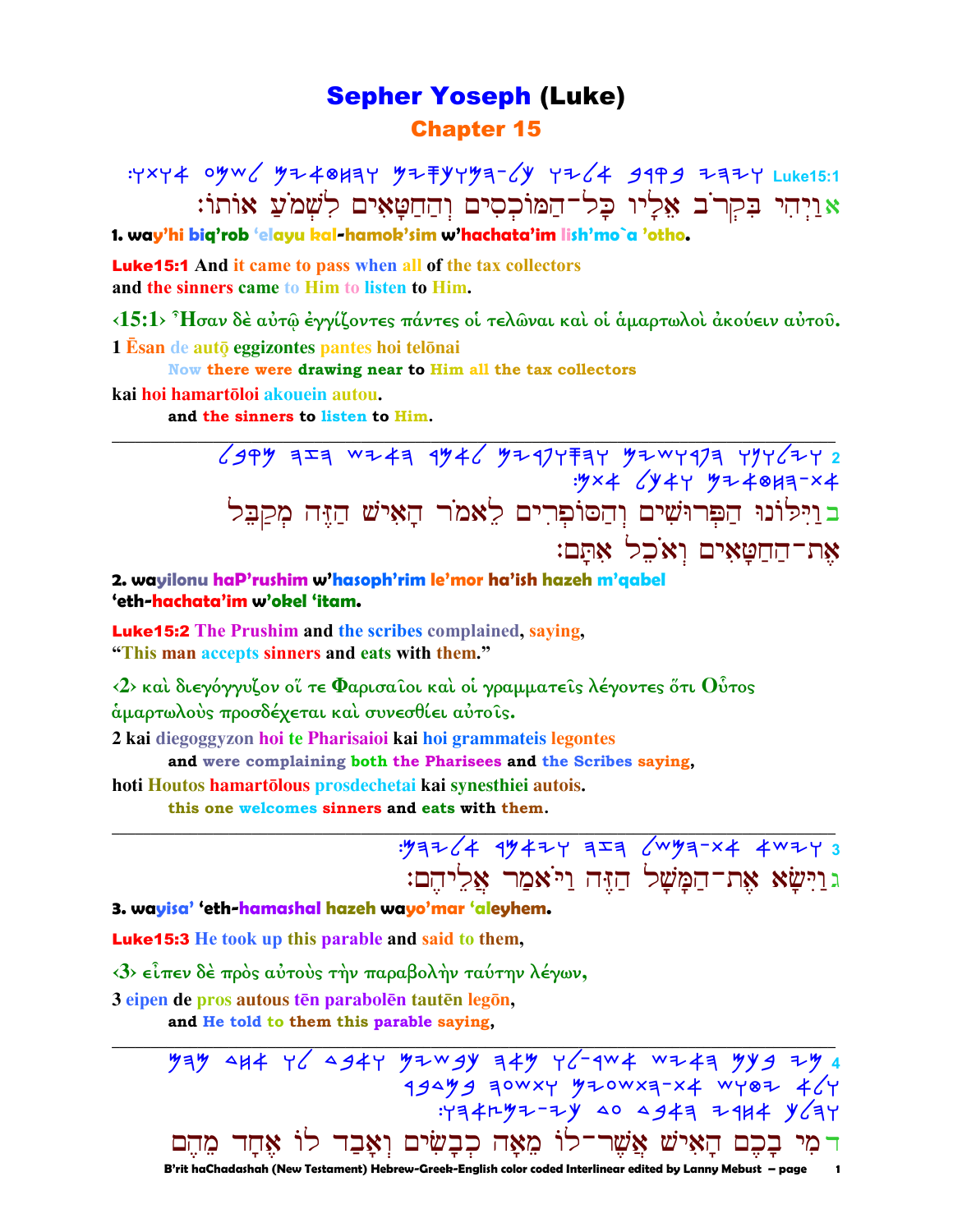## וְלֹא יִטוֹשׁ אֶת־הַתְּשִׁעִים וְתְשִׁעֲה בַּמְּדְבַּר וִהַלַּךְ אַחֲרֵי הַאֹּבֶד עַד כִּי־יִמְצָאֲהוּ:

4. mi bakem ha'ish 'asher-lo me'ah k'basim w'abad lo 'echad mehem w'lo' vitosh 'eth-hatish'`im w'thish'`ah bamid'bar w'hala'k 'acharey ha'obed `ad ki-yim'tsa'ehu.

**Luke15:4** "Which one of you, if he has a hundred sheep and has lost one of them, would not leave the ninety-nine in the wilderness and follow after the lost one until he finds it?"

<4> Τίς άνθρωπος έξ ύμων έχων έκατόν πρόβατα και άπολέσας έξ αύτων εν ού καταλείπει τα ενενήκοντα εννέα εν τη ερήμω και πορεύεται έπι το απολωλός έως εύρη αυτό;

4 Tis anthrōpos ex hymōn echōn hekaton probata kai apolesas ex autōn hen

"what man of you having one hundred sheep and having lost from them one, ou kataleipei ta enenēkonta ennea en tē erēmō

is not leaving the ninety nine in the wilderness

kai poreuetai epi to apololos heos heurę auto? and goes for the one having been lost until he finds it?"

> **349mg YZJxy-6 Y942m2 YX4 Y4ryy 323Y 5** הוִהֲיַה כִּמֲצִאוֹ אֹתוֹ יִשְׂימֵנּוּ עַל־כִּתְפִיו בִּשְׂמְחֲה:

5. w'hayah k'mats'o 'otho y'simenu `al-k'thephayu b'sim'chah.

**Luke15:5** "And it came to pass when he finds it, he shall place it on his shoulders with joy."

 $\langle 5 \rangle$  και εύρων έπιτίθησιν έπι τους ώμους αύτου χαίρων

5 kai heurōn epitithēsin epi tous ōmous autou chairōn

"and having found it he puts it on his shoulders rejoicing"

 $4\frac{4}{3}$  432  $\frac{4}{3}$  42990  $\frac{1}{3}$  42946  $\frac{1}{3}$  4494  $\frac{1}{3}$  456  $\frac{1}{3}$ :4947 ZZW-X4 ZX4LY ZY ZX4 YHYW וּוּבָא אֶל־בֵּיתוֹ וְקָרָא לְאֹהֲבָיו וִלְשָׁכֵנַיו יַחֲד לָאמֹר שמחו אתי כי מצאתי את־שיי האבד:

6. uba' 'el-beytho w'gara' l'ohabayu w'lish'kenayu yachad le'mor sim'chu 'iti ki matsa'thi 'eth-seyi ha'obed.

**Luke15:6** "He shall come to his house and call his friends and his neighbors together, saying, 'Rejoice with me, for I have found my lost sheep!""

«6» και έλθών είς τον οίκον συγκαλεί τους φίλους και τους γείτονας λέγων αύτοις, Συγχάρητέ μοι, ότι εύρον τὸ πρόβατόν μου τὸ ἀπολωλός.

6 kai elthōn eis ton oikon sygkalei tous philous kai tous geitonas

"and having come to the house he calls together friends and neighbors legon autois, Sygcharete moi,

saying to them, 'Rejoice together with me,

hoti heuron to probaton mou to apololos.

because I found my sheep, the one having been lost."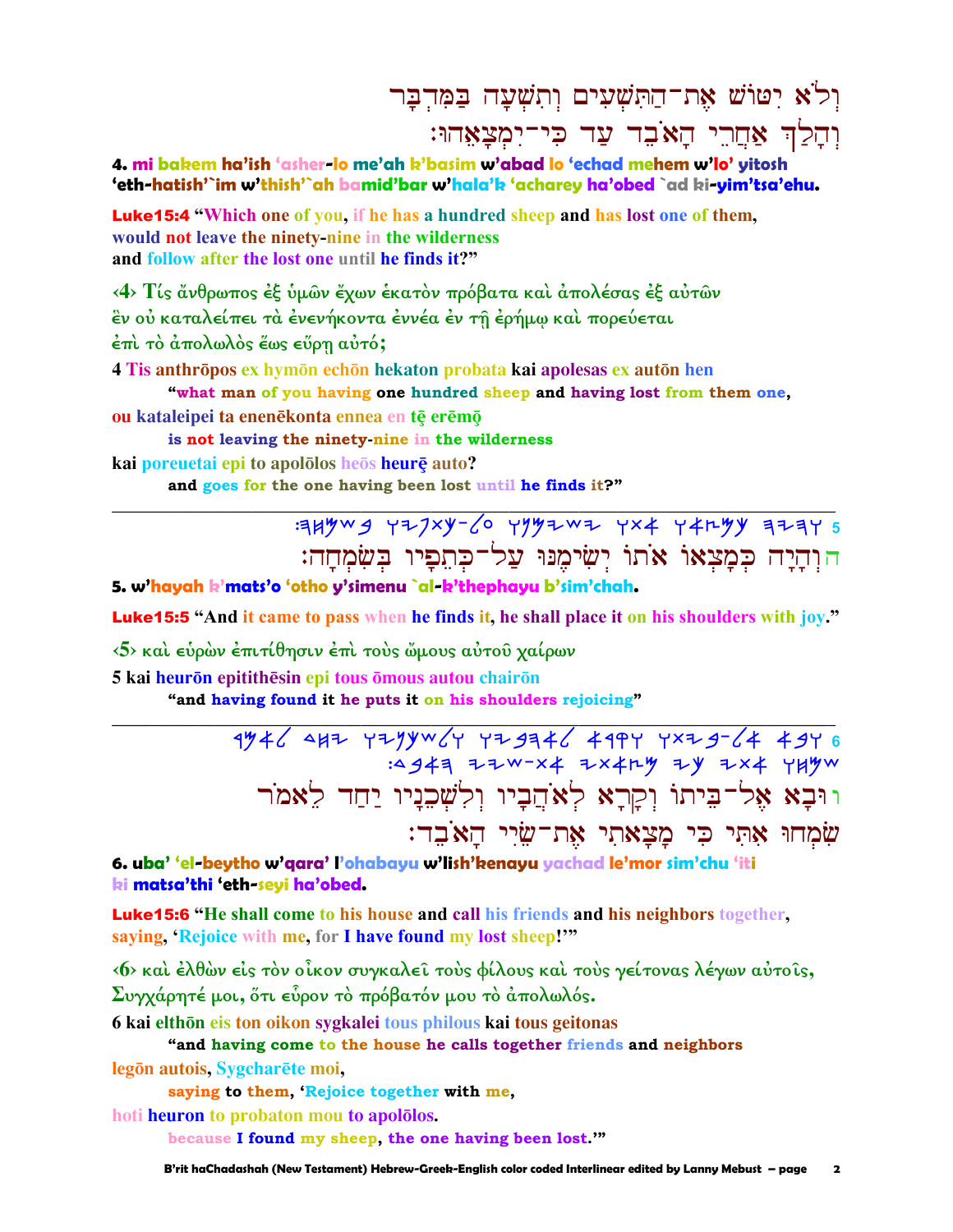### 7. 'omer 'ani lakem ken sim'chah thih'yeh bashamayim `al-chote' 'echad 'asher shab yother me`al-tish'`im w'thish'`ah tsadigim 'asher lo'-yits'tar'ku lith'shubah.

**Luke15:7** "I say to you, there shall likewise be more joy in the heavens over one sinner who repents than over ninety-nine righteous ones who do not need repentance."

<7> λέγω ύμιν ότι ούτως χαρά έν τω ούρανω έσται έπι ενι άμαρτωλω μετανοούντι ή έπι ένενήκοντα έννέα δικαίοις οΐτινες οὐ γρείαν ἔγουσιν μετανοίας.

7 legō hymin hoti houtōs chara en tō ouranō estai epi heni hamartōlō metanoounti "I say to you that thus joy in the heavens there will be over one sinner repenting

e epi enenekonta ennea dikaiois hoitines ou chreian echousin metanoias.

than over ninety-nine righteous who no need have of repentence."

 $7777779944 9900967904 904947777748$ חאו מי האָשָׁה אֱשֵׁר־לַה עֲשַׂרַה דַרִכְּמוֹנִים וְאָבַד לָה דַרִכְמוֹן אֵחָד וְלֹא־תַדְלִיק נֵר וּתְטַאטֵא אֶת־הַבַּיִת וּתִחַפִּשׂ הֵיטֵב עַד כִּי־תִמְצָאֵהוּ:

8. 'o mi ha'ishah 'asher-lah `asarah dar'k'monim w'abad lah dar'k'mon 'echad w'lo'-thad'liq ner uth'ta'te' 'eth-habayith uth'chapes heyteb `ad ki-thim'tsa'ehu.

**Luke15:8 "Or what woman had had ten silver coins and loset one coin** would not kindle a lamp and sweep the house and search carefully until she finds it?"

<8> "Η τίς γυνή δραχμάς έχουσα δέκα έαν άπολέση δραχμήν μίαν, ούχι άπτει λύχνον και σαροί την οικίαν και ζητεί επιμελώς έως ου εύρη; 8 E tis gynē drachmas echousa deka ean apolesē drachmēn mian,

"or what woman drachmas having ten if she loses one drachma,

ouchi haptei lychnon kai saroi tēn oikian

shall not light a lamp and sweep the house

kai zētei epimelos heos hou heure?

and search carefully until she finds it?"

 $4%42$   $7744$   $444$   $444$   $444$   $444$   $444$   $444$   $444$   $444$   $444$   $444$   $444$   $444$   $444$   $444$   $444$   $444$   $444$   $444$   $444$   $444$   $444$   $444$   $444$   $444$   $444$   $444$   $444$   $444$   $444$   $444$   $444$   $444$   $444$   $444$   $44$ טוְהָיָה כְּמָצְאָהּ אוֹתוֹ תִּקְרָא לְרֵעוֹתֵיהַ וִלְשָׁבִנוֹתֵיהַ לֵאמֹר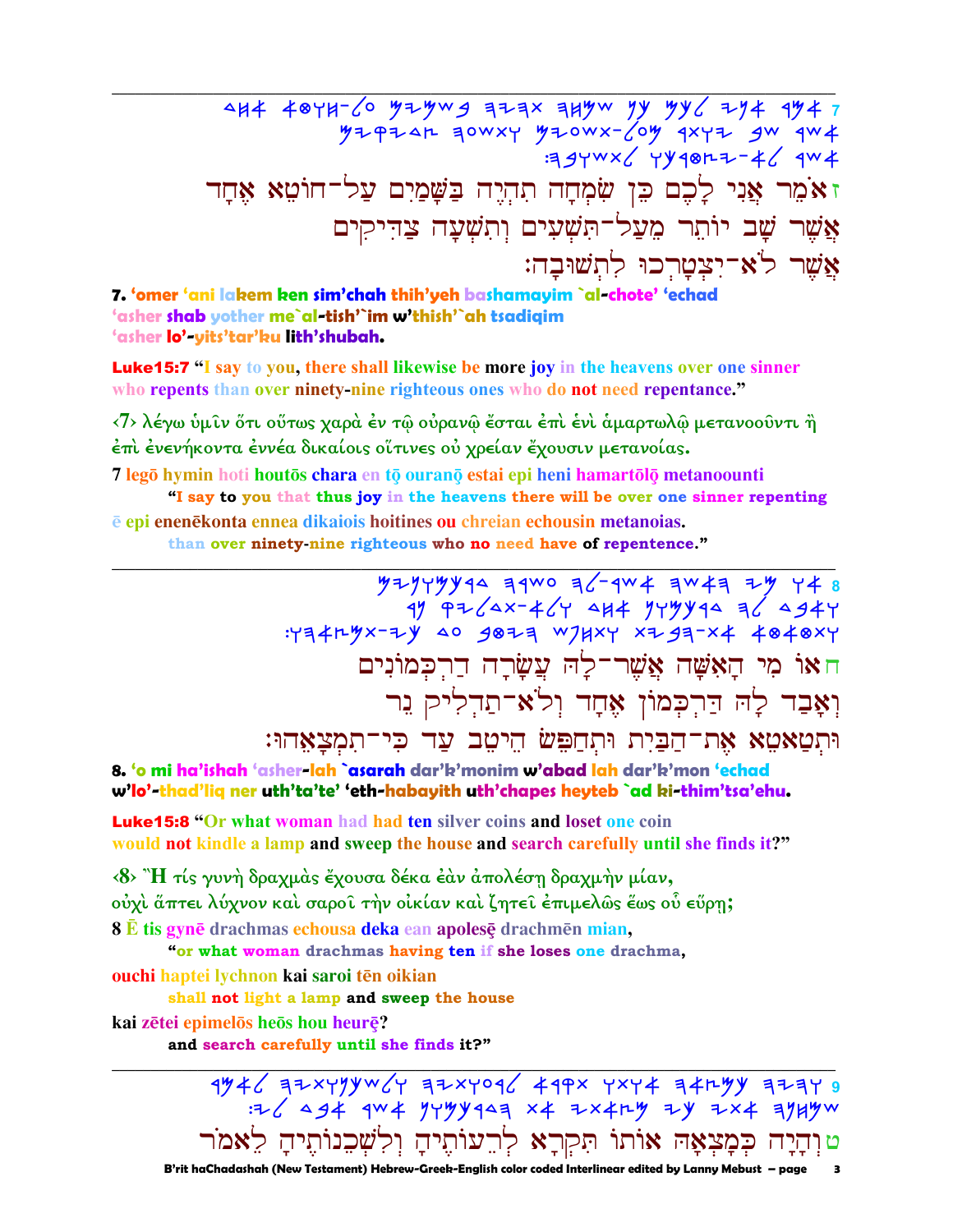# שִׂמַחִנָּה אָתִּי כִּי מַצָאתִי אֶת הַדַּרִכְמוֹן אֲשֶׁר אָבַד לְי:

9. w'hayah k'mats'ah 'otho tig'ra' l're`otheyah w'lish'kenotheyah le'mor s'mach'nah 'iti ki matsa'thi 'eth hadar'k'mon 'asher 'abad li.

**Luke15:9** "And it came to pass when she finds it, she shall call to her friends and to her neighbors, saying, 'Rejoice with me, for I have found the coin that I had lost!'"

< 9> και εύρουσα συγκαλεί τας φίλας και γείτονας λέγουσα,

Συγχάρητέ μοι, ότι εύρον την δραχμήν ην απώλεσα.

9 kai heurousa sygkalei tas philas kai geitonas legousa,

and having found it she calls together friends and neighbors saying,

Sygcharete moi, hoti heuron ten drachmen hen apolesa.

"Rejoice together with me, because I found the Drachma which I lost."

 $4924$   $474$   $494$   $497$   $497$   $494$   $474$   $494$   $494$   $494$   $40$ : YX40HY SW-4W4 4H4 40YH-6 יכֵן אֲנִי אֹמֵר לָכֶם תִּהְיֶה שִׂמְחָה לִפְנֵי מַלְאֲכֵי אֵלֹהִים על־חוֹטֵא אֶחַד אֱשֵׁר־שַׁב מֶחֲטַאתוֹ: 10. ken 'ani 'omer lakem tih'yeh sim'chah liph'ney mal'akey 'Elohim

`al-chote' 'echad 'asher-shab mechata'tho.

**Luke15:10** "So I sat to you, there shall be joy in the presence of the messengers of Elohim over one sinner who repents from his sin."

<10> ούτως, λέγω ύμιν, γίνεται χαρά ένώπιον των άγγέλων του θεου

έπι ένι άμαρτωλώ μετανοούντι.

10 houtōs, legō hymin, ginetai chara

Thus, I say to you, "there is joy

enōpion tōn aggelōn tou theou epi heni hamartōlō metanoounti.

before the angels of Elohim over one sinner repenting."

: 9299 29W Y Y YZA 444 WZ4 4942Y 11 יאַרַיֹאמַר אָישׁ אָחַד הַיוּ לוֹ שָׁנֵי בַנִים:

11. wayo'mar 'ish 'echad hayu lo sh'ney banim.

Luke15:11 He said, "A certain man had two sons."

 $\langle 11 \rangle$  Είπεν δέ, Άνθρωπός τις είχεν δύο υίούς.

11 Eipen de, Anthrōpos tis eichen duo huious.

and he said, "a certain man had two sons."

 $777797$   $9(4-x4)$   $2(1-x4)$   $3x - 34$   $7x - 34$   $7x - 34$   $7x - 34$   $7x - 34$   $7x - 34$   $7x - 34$   $7x - 34$   $7x - 34$   $7x - 34$   $7x - 34$   $7x - 34$   $7x - 34$   $7x - 34$   $7x - 34$   $7x - 34$   $7x - 34$   $7x - 34$   $7x - 34$   $7x - 34$   $7x - 34$   $7x -$  $4477-x4$   $476$   $4677$   $46$   $477$   $404$ יבויֹאמֶר הַצָּעִיר אֶל־אַבִיו אַבִי תְּנַה־לִי אָת־הֵלֵק הַנִּכְסִים אֲשֶׁר יִפֹּל לִי וַיִּחַלֵּק לָהֶם אֶת־הַנַּחֲלָה:

12. wayo'mer hatsa`ir 'el-'abiu 'Abi t'nah-li 'eth-cheleg han'kasim 'asher yipol li way'chaleg lahem 'eth-hanachalah.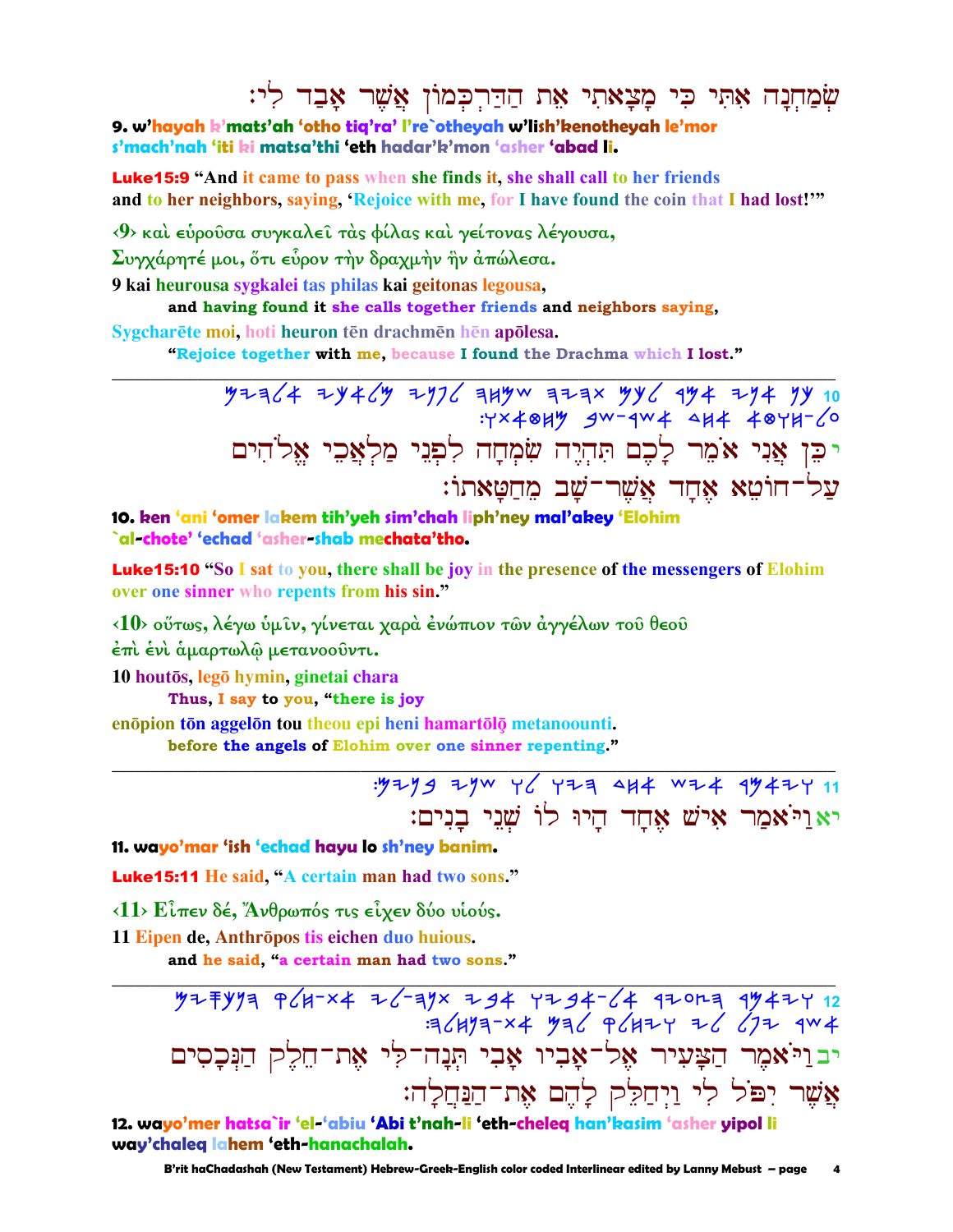**Luke15:12** "The younger one said to his father, 'My father, give me the portion of the riches that shall fall to me.' So he divided the inheritance for them."

 $\langle 12 \rangle$  και είπεν ο νεώτερος αυτών τω πατρί, Πάτερ, δός μοι τὸ ἐπιβάλλον μέρος της οὐσίας. ὁ δέ διείλεν αὐτοίς τὸν βίον. 12 kai eipen ho neōteros autōn tō patri, Pater, dos moi

and said the younger of them to the father, "Father, give to me to epiballon meros tes ousias. ho de dieilen autois ton bion.

the part belonging of the property. And he distributed to them the property."

יגוַיְהִי מִקֵּץ יָמִים וַיֶּאֱסֹף הַבֵּן הַצָּעִיר אֶת־הַכֹּל וַיֵּלֵדְ אֵל־אָרֵץ רְחוֹקַה וַיִּהִי זוֹלֵל וְסֹבָא וַיִפְזֶּר שַׁם אָת־רְכָשׁוֹ:

13. way'hi migets yamim waye'esoph haben hatsa`ir 'eth-hakol wayele'k 'el-'erets r'choqah way'hi zolel w'sobe' way'phazer sham 'eth-r'kusho.

**Luke15:13 "And it came to pass after a few days the younger son gathered everything** and went to a distant land. And he was indulging in food and drink and squandered his possessions there."

 $(13)$  και μετ' ου πολλάς ήμέρας συναγαγών πάντα ο νεώτερος υιος απεδήμησεν είς γώραν μακράν και έκει διεσκόρπισεν την ουσίαν αυτου ζών ασώτως.

13 kai met' ou pollas hēmeras synagagōn

"and after not many days having gathered together panta ho neōteros huios apedēmēsen eis chōran makran

everything the younger son went on a journey to a country far away.

kai ekei dieskorpisen tēn ousian autou zōn asōtōs

and there he squandered his property living loosely."

4233 1449 954 909 323 4324 4x44 7x44 24447 14  $.946 - 974$  xyza  $6642$ ידוְאַחֲרֵי כַלּוֹתוֹ אֶת־הַכֹּל הָיָה רָעָב חָזָק בָּאָרֶץ הַהִיא ויחל להיות חסר־לחם:

14. w'acharey kalotho 'eth-hakol hayah ra`ab chazaq ba'arets hahi' wayachel lih'yoth chasar-lachem.

**Luke15:14 "After he finished of everything, there was a severe famine in that land** and he began to have a shortage of bread."

<14> δαπανήσαντος δέ αύτου πάντα έγένετο λιμός ισχυρά κατά την χώραν εκείνην, και αύτος ήρξατο υστερεισθαι.

14 dapanesantos de autou panta egeneto limos ischyra

"and having spent of him everything there came a severe famine

kai kata tēn chōran ekeinēn, autos ērxato hystereisthai.

throughout that country, and he began to go without."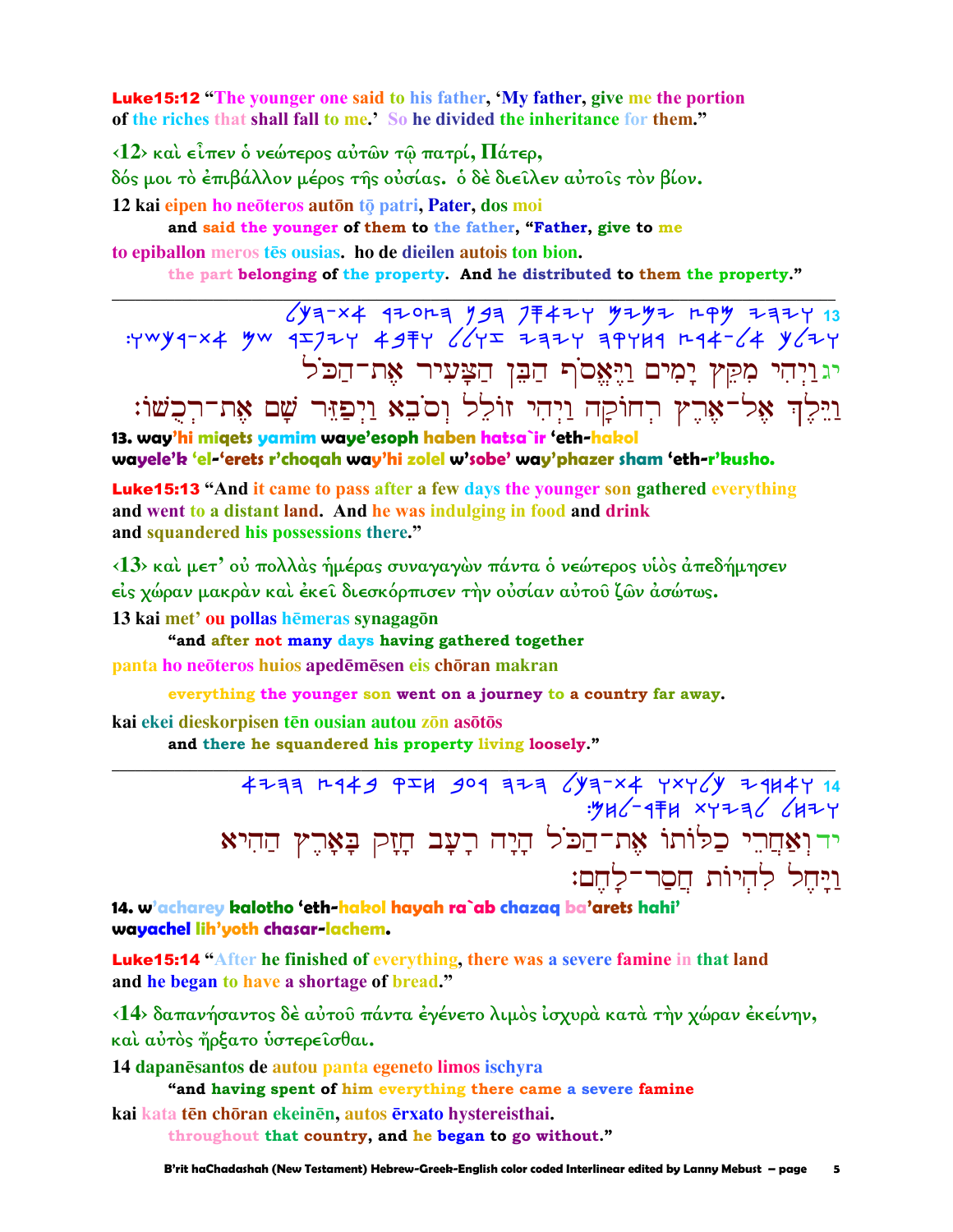4233 7449 79449 4944 1944 7944 1544<br>4744 744 744 744 744 7444 744 טוּוַלִּדְ וַיִּרְבַק בְאָחָד מִבְּנֵי הַמְּדִינָה בָּאָרֵץ הַהִיא <u>וַיִּשְׁלַח אוֹתוֹ אֱל־שִׂדוֹתַיו לְרְעוֹת חֲזִירִים:</u>

15. wayele'k wayid'baq b'echad mib'ney ham'dinah ba'arets hahi' wayish'lach 'otho 'el-s'dothayu lir'`oth chazirim.

**Luke15:15** "He went and joined one of the citizens of that land who sent him into his fields to graze pigs."

 $\langle 15 \rangle$  και πορευθείς έκολλήθη ένι των πολιτών της γώρας έκείνης.

και έπεμψεν αύτον είς τους άγρους αύτου βόσκειν χοίρους,

15 kai poreutheis ekollēthē heni tōn politōn tēs chōras ekeinēs,

"and having gone he became associated with one of the citizens of that country, kai epempsen auton eis tous agrous autou boskein choirous,

and he sent him into his fields to feed pigs,"

# טזויתאו למלא בטנו מהחרובים אֲשֶׁר יֹאכִלוּ הַחֲזִירִים וְאֵין נוֹתֵן לוֹ:

16. wayith'aw l'male' bit'no mehacharubim 'asher yo'k'lu hachazirim w'eyn nothen lo.

**Luke 15:16** "And he craved to fill his stomach with the carob pods that the pigs were eating, but he did not give anything to him."

<16> και έπεθύμει χορτασθήναι έκ των κερατίων ών ήσθιον οι χοίροι, και ούδεις έδίδου αύτώ.

16 kai epethymei chortasthēnai ek tōn keratiōn hōn esthion hoi choiroi.

"and he was longing to be fed with the pods which were eating the pigs.

kai oudeis edidou autō.

and no one was giving anything to him."

294 2124w 491-24 14424 496-64 3W24 17 :9049 494 7944 9X474 974 6446 976 WZ 9W4 יזוַיַּשָׁב אֱל־לְבּוֹ וַיֹּאמַר מַה־רַבּוּ שִׂכְירֵי אָבִי אשר יש להם לאכל דים והותר ואני אבד ברעב:

17. wayasheb 'el-libo wayo'mar mah-rabu s'kirey 'abi 'asher yesh lahem le'ekol dayam w'hother wa'ani 'obed bara`ab.

**Luke15:17** "He returned to his heart and said, 'How numerous are my father's hired workers, who have enough food for them to eat and more! But I am perishing in the famine."

<17> είς έαυτον δε έλθων έφη, Πόσοι μίσθιοι του πατρός μου περισσεύονται άρτων, έγὼ δέ λιμῶ ὧδε ἀπόλλυμαι.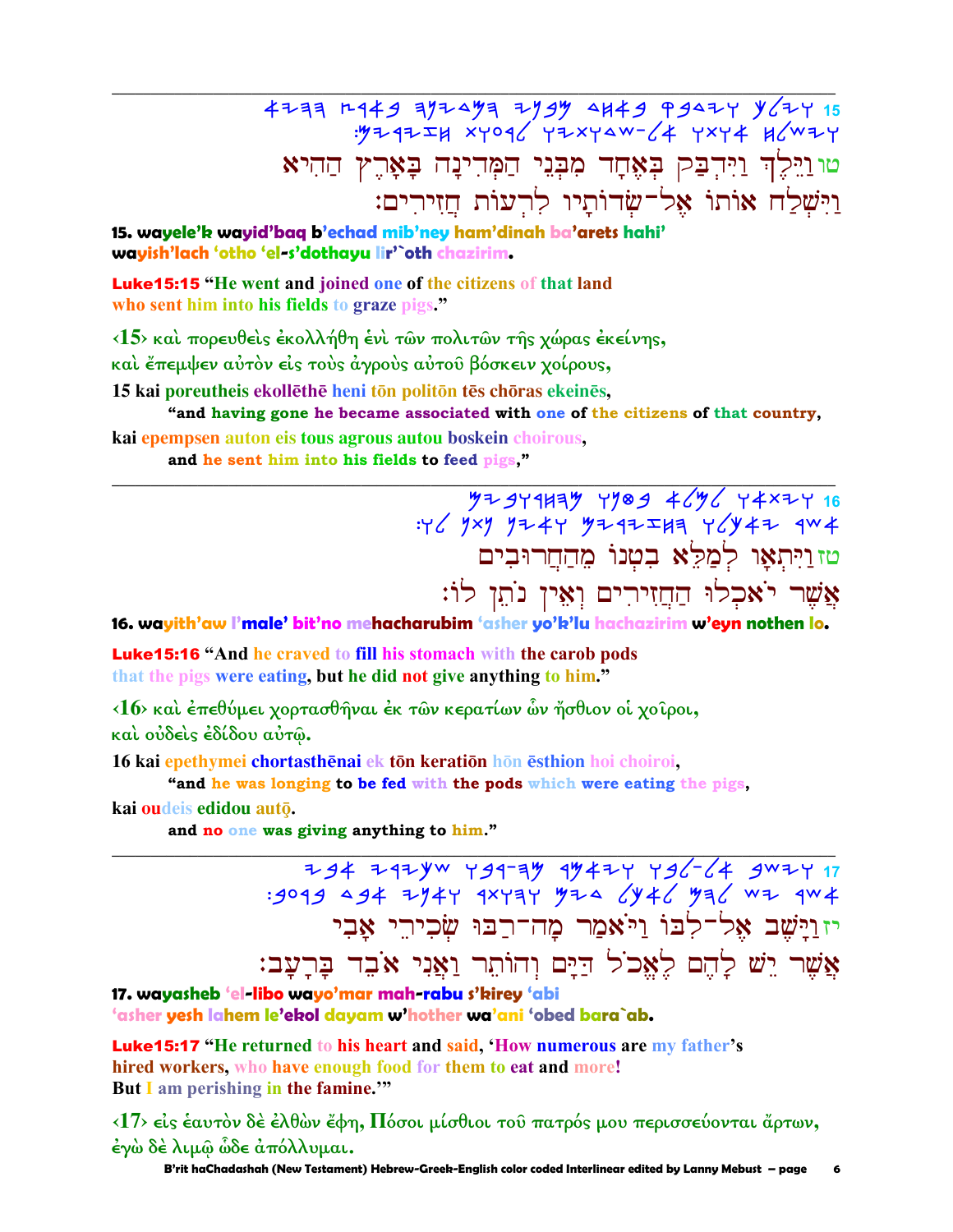### 17 eis heauton de elthōn ephē, Posoi misthioi tou patros mou

to himself but having come he said, how many hired servants of my father perisseuontai artōn, egō de limō hōde apollymai.

there are having leftovers of bread, but I with a famine am perishing here.

יחאַקוּמַה־נַּא וְאָלִכָה אָל־אַבִי וְאֹמַר אֵלְיו אָבִי חָטָאתִי גַּם לְשָׁמַיִם גַּם לְפָגִיךָ:

 $794-64$  34-64 47-347474 18<br>34 34 34 344 494 34 34 34 34 34 34 34 34 34 34 34 34

18. 'agumah-na' w'el'kah 'el-'abi w'omar 'elayu 'Abi chata'thi gam l'shamayim gam l'phaneyak.

**Luke15:18** "Let me get up and go to my father, and say to him, 'My father, I have sinned both against the heavens, and before your presence."

<18> άναστάς πορεύσομαι πρός τον πατέρα μου και έρω αύτω,

Πάτερ, ήμαρτον είς τον ούρανον και ένώπιόν σου,

18 anastas poreusomai pros ton patera mou kai erō autō,

"having arisen I shall go to my father and I shall say to him,

Pater, hēmarton eis ton ouranon kai enōpion sou,

'Father, I have sinned against the heavens and before you,""

: YZ4ZYW AH4Y ZYYZW YYS AYO 44PAY ZX (PYY 19 יט וּנִקַלֹּתִי מֵהִקַּרֵא עוֹד בְּנֵךְ שִׂימֵנִי כְּאַחַד שְׂכִירֶיךְ:

19. un'qalthi mehigare' `od b'neak simeni k'achad s'kireyak.

**Luke 15:19 "I am no longer worthy to be called your son.** Make me like one of your hired men."

<19> ούκέτι είμι άξιος κληθήναι υίός σου· ποίησόν με ως ένα των μισθίων σου.

19 ouketi eimi axios klēthēnai huios sou;

"no longer am I worthy to be called your son.

poiēson me hōs hena tōn misthiōn sou.

Make me as one of your hired servants."

כּוַיָּקָם וַיָּבֹא אָל־אָבִיו עוֹדֵנּוּ מִרְחוֹק וְאָבִיו רְאָהוּ וַיֶּהֱמוּ מֵעָיו וַיָּרְץ וַיִּפֹּל עַל־צַוָּארָיו וַיִּשָּׁקֵהוּ:

20. wayaqam wayabo' 'el-'abiu `odenu merachoq w'abiu ra'ahu wayehemu me`ayu wayarats wayipol `al-tsaua'rayu wayishaqehu.

**Luke15:20 "He got up and came to his father. While he was still at a distance,** his father saw him and felt moved for him, and ran and fall on his neck and kissed him."

<20> και άναστας ήλθεν προς τον πατέρα έαυτου. έτι δέ αύτοῦ μακράν ἀπέχοντος εἶδεν αὐτὸν ὁ πατὴρ αὐτοῦ καὶ ἐσπλαγχνίσθη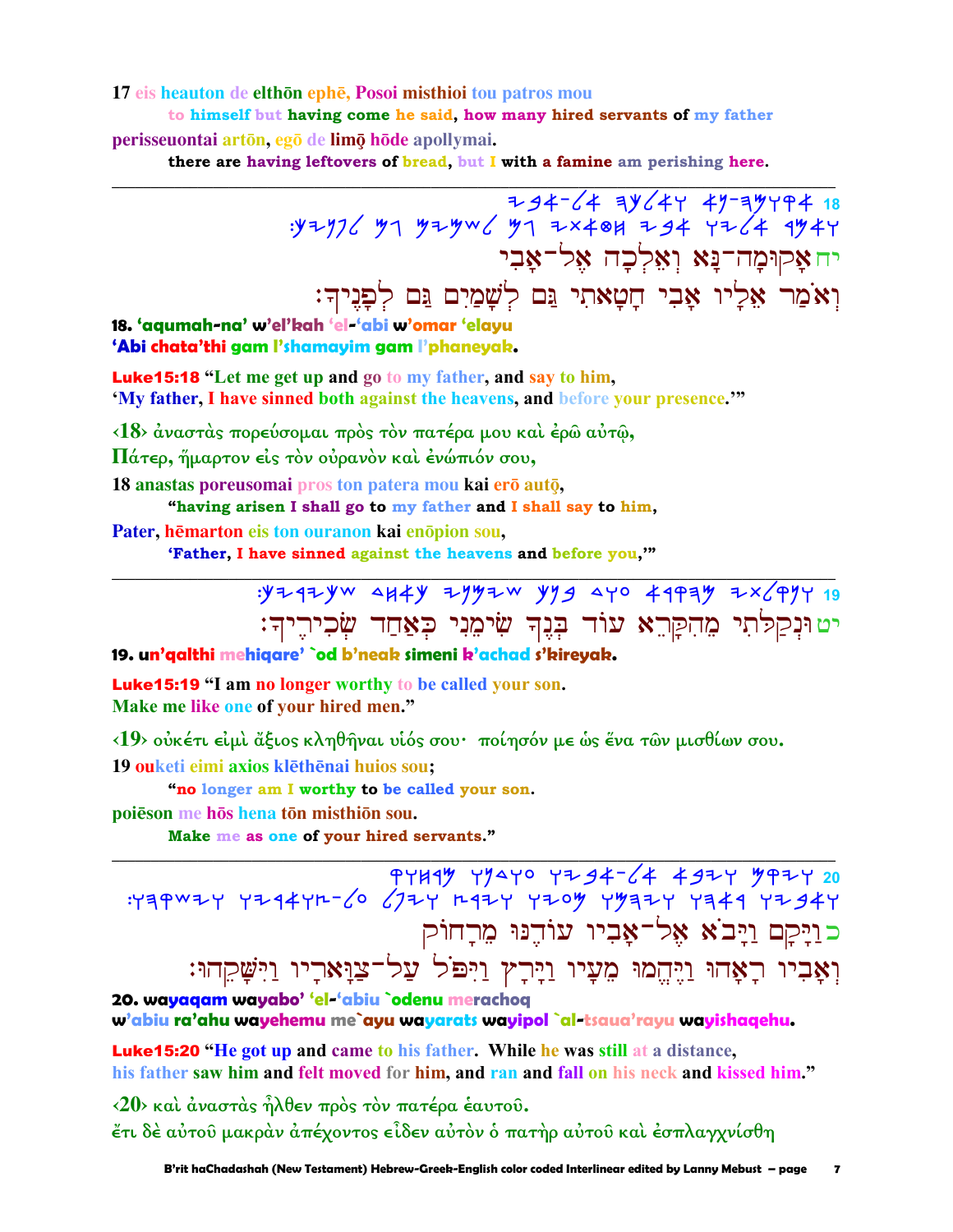καὶ δραμὼν ἐπέπεσεν ἐπὶ τὸν τράχηλον αὐτοῦ καὶ κατεφίλησεν αὐτόν.

20 kai anastas elthen pros ton patera heautou.

"and having arisen he came to the father of himself.

eti de autou makran apechontos eiden auton

And while he still a distance being away saw him

ho patër autou kai esplagchnisthe kai dramon epepesen

### his father and was filled with compassion and having run he fell

epi ton trachēlon autou kai katephilēsen auton.

upon his neck and he kissed him."

yzy76 yn yzyw6 yn zx40h zg4 yga rz64 ay4zr 21<br>yyg aro 4apay zx6py zy4r; כאַוַיֹּאמֶר אֶלְיוֹ הַבֵּן אָבִי חָטָאתִי גַּם לְשָׁמַיִם גַּם לְפָנִיךָ וַאֲנִי נִקַלֹּתִי מֵהִקַּרֵא עוֹד בְּנֵדְ:

21. wayo'mer 'elayu haben 'Abi chata'thi gam l'shamayim gam l'phaneyak wa'ani n'galthi mehigare' `od b'neak.

**Luke15:21** "The son said to him, 'My father, I have sinned both against the heavens and before your presence. I am no longer worthy to be called your son."

 $\langle 21 \rangle$  είπεν δέ ο υίος αύτ $\hat{\omega}$ , Πάτερ, ήμαρτον είς τον ούρανον και ένώπιον σου, ούκέτι είμι άξιος κληθήναι υίός σου.

21 eipen de ho huios autō, Pater, hēmarton eis ton ouranon kai enōpion sou,

"and said his son, 'Father, I sinned against the heavens and before you, ouketi eimi axios klēthēnai huios sou.

no longer am I worthy to be called your son."

 $7777$  744 74790 748 7490-64 7490-64 7491 7492<br>479 7444 7497 9400 06-447 7996 749 74961 כבוי אמר האָב אֶל־עֲבָדֵיו הַבִיאוּ אֵת־הַשִּׂמְלַה הַיַּפַּה וִהַלְבִּישָׁהוּ וּתִנוּ טַבַּעַת עַל־יָדוֹ וּנִעָלִים בִּרְגִלְיו:

22. wayo'mer ha'ab 'el-`abadayu habi'u 'eth-hasim'lah hayaphah w'hal'bishuhu uth'nu taba`ath `al-yado un'`alim b'rag'layu.

**Luke15:22** "The father said to his servants, 'Bring out the fine robe and dress him! Place a ring on his hand and sandals on his feet!"

 $\langle 22 \rangle$  είπεν δέ ο πατήρ προς τους δούλους αύτου, Ταχυ έξενέγκατε στολήν την πρώτην και ένδύσατε αυτόν, και δότε δακτύλιον είς την χείρα αυτου και υποδήματα είς τους πόδας.

22 eipen de ho pater pros tous doulous autou, Tachy exenegkate stolen ten proten "But said the father to his servants, 'Quick, bring out robe the best

kai endysate auton, kai dote daktylion eis tēn cheira autou kai hypodēmata eis tous podas, and clothe him, and give a ring for his hand and sandals for the feet,"

: HYWYY 36Y4YY YX4 YH90Y P9173 670 Y4793Y 23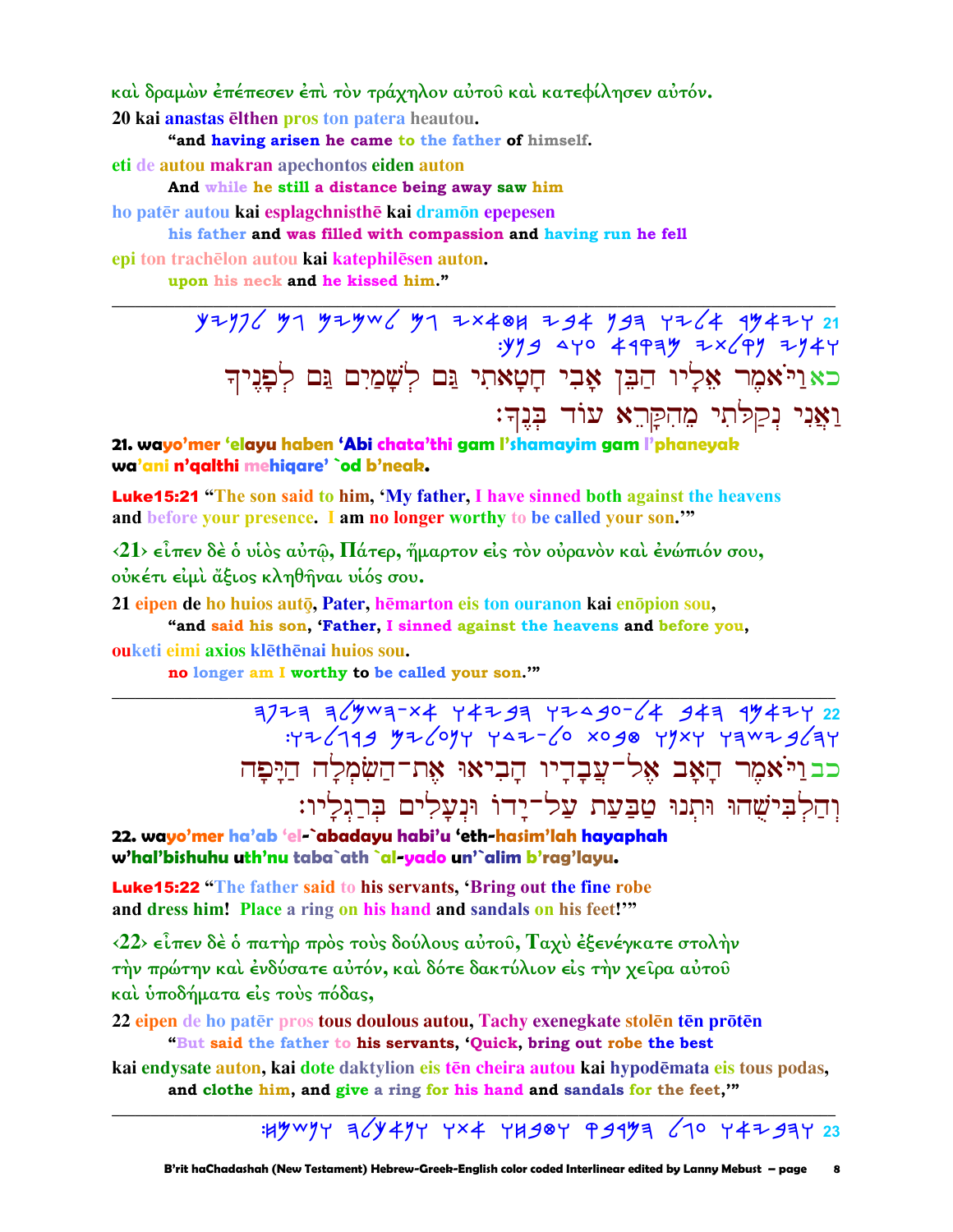כגוהביאוּ עֶגֶל הַמַּרְבֶק וְטִבְחוּ אֹתוֹ וְנֹאַכְלַה וְנִשְׂמַח:

23. w'habi'u `egel hamar'beg w'tib'chu 'otho w'no'k'lah w'nis'mach.

**Luke15:23** "Bring the fattened calf and butcher it, and let us eat and rejoice!"

<23> και φέρετε τον μόσχον τον σιτευτόν, θύσατε, και φαγόντες ευφρανθώμεν,

23 kai pherete ton moschon ton siteuton, thysate, kai phagontes euphranthomen,

and bring the calf fattened, and sacrifice it, and having eaten let us be merry,

 $44\%$   $\frac{1}{4}$   $\frac{1}{4}$   $\frac{1}{4}$   $\frac{1}{4}$   $\frac{1}{4}$   $\frac{1}{4}$   $\frac{1}{4}$   $\frac{1}{4}$   $\frac{1}{4}$   $\frac{1}{4}$   $\frac{1}{4}$   $\frac{1}{4}$   $\frac{1}{4}$   $\frac{1}{4}$   $\frac{1}{4}$   $\frac{1}{4}$   $\frac{1}{4}$   $\frac{1}{4}$   $\frac{1}{4}$   $\frac{1}{4}$   $\frac{1}{4}$   $\frac{$ כדכי זה־בִּנִי הָיָה מֵת וַיֵּחִי וְאֹבֵד וַיִּמַצֵא וַיַּחֵלוּ לְשָׂמֹחַ:

24. ki zeh-b'ni hayah meth wayechi w'obed wayimatse' wayachelu lis'moach.

**Luke 15:24** "For this son of mine was dead, but is now alive! he was lost and is now found! And they began to rejoice."

 $\langle 24 \rangle$  ότι ούτος ο υίός μου νεκρος ήν και ανέζησεν, ήν απολωλως και ευρέθη. και ήρξαντο ευφραίνεσθαι.

24 hoti houtos ho huios mou nekros en kai anezesen,

"because this son of me was dead and he lived again.

en apololos kai heurethe. kai erxanto euphrainesthai.

he had been lost and he was found. And they began to be merry."

xzga-64 gap aw +y ygywg zazy aawg 6441a yygy 25  $XY$   $\angle$   $AYY$   $\equiv 14$   $Y = 2$   $Y + 9$   $O$   $W + Y$ כהוּבְנוֹ הַגֲדוֹל בַּשָּׂדֶה וַיְהִי בְשׁוּבוֹ כַּאֲשֶׁר קָרַב אֶל־הַבַּיִת וַיִּשְׁמַע קוֹל זִמְרַה וּמְחֹלוֹת:

25. ub'no hagadol basadeh way'hi b'shubo ka'asher qarab 'el-habayith wayish'ma` gol zim'rah um'choloth.

**Luke15:25 "His older son was in the field. And it came to pass that He returned,** when he came near the house, he heard the sound of music and flutes."

 $\langle 25 \rangle$ <sup>3</sup>Hν δέ δ υίδς αύτου δ πρεσβύτερος έν άγρω· καὶ ὡς ἐρχόμενος ἤγγισεν τῆ οἰκία, ἤκουσεν συμφωνίας καὶ χορῶν, 25  $\overline{E}$ n de ho huios autou ho presbyteros en agrō;

"but was his son, the older, in the field.

kai hōs erchomenos ēggisen tē oikia, ēkousen symphōnias kai chorōn,

And as coming he drew near to the house, he heard music and dancing,"

## :4943-34 x04 (4W7Y 474093 4K4- (4 4997Y 26 כוויקרא אל־אחד הנערים וישאל לדעת מה־הדבר:

26. wavia'ra' 'el-'achad han'`arim wavish'al lada`ath mah-hadabar.

**Luke15:26 "And he called to one of the servants** and asked to know what these things meant."

<26> και προσκαλεσάμενος ένα των παίδων επυνθάνετο τι αν είη ταυτα.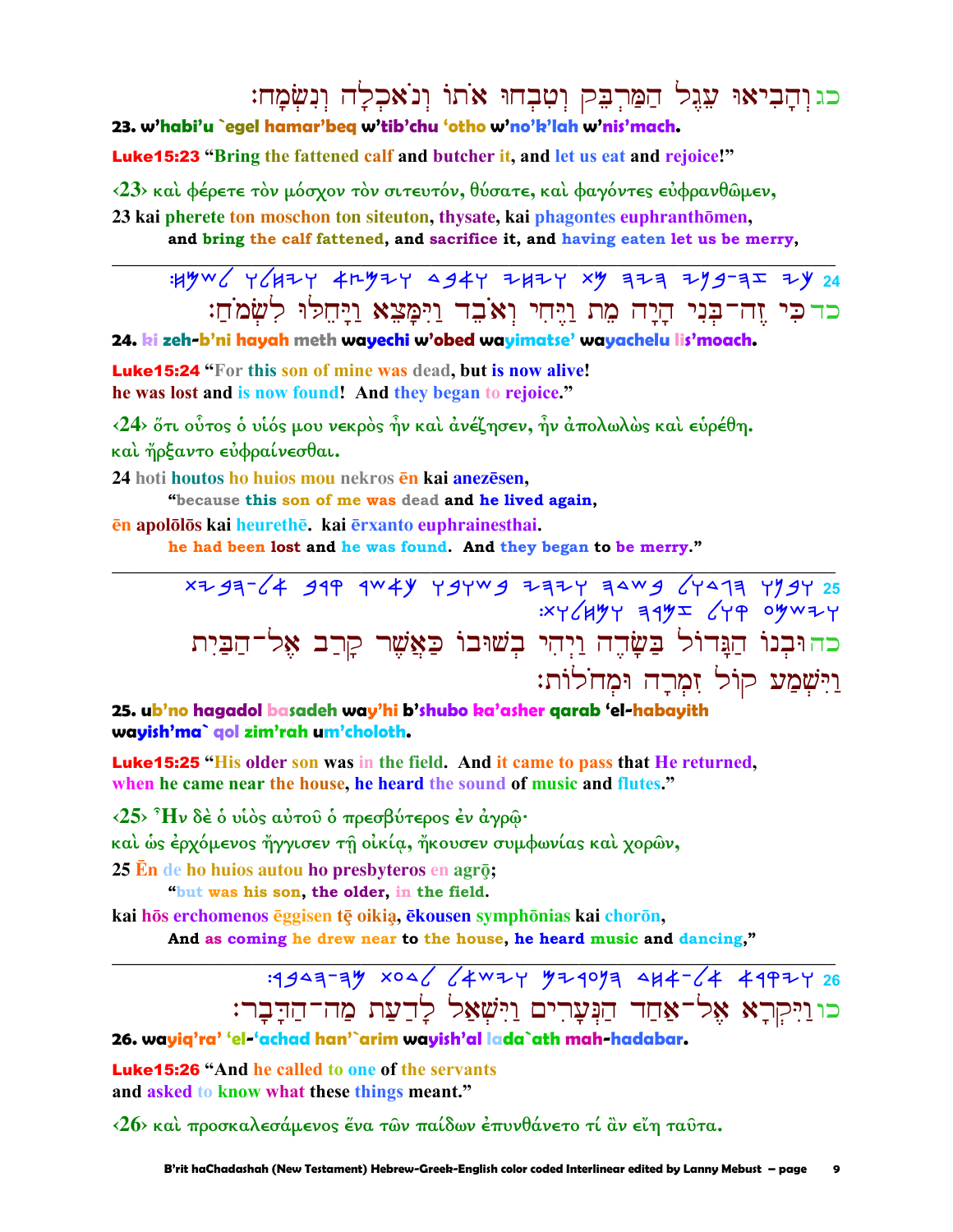26 kai proskalesamenos hena tōn paidōn

"and having summoned one of the servants.

epynthaneto ti an eie tauta.

he was inquiring what might be these things."

כזויאמר אַלֵיו כִּי־בָא אַחִיך וַיִּטְבַח אָבִיךְ עֵגָל הַמַּרְבִּק עַל־אֲשֶׁר שָׁב אֵלַיו בִּשַׁלוֹם: 27. wayo'mer 'elayu ki-ba' 'achiak

wayit'bach 'abiak `egel hamar'beq `al-'asher shab 'elayu b'shalom.

**Luke15:27** "And he said to him, 'Your brother has come, so your father butchered the fattened calf because he has returned in peace."

 $\langle 27 \rangle$  δ δέ είπεν αύτ $\hat{\omega}$  ὅτι Ό άδελφός σου ήκει,

καὶ ἔθυσεν ὁ πατήρ σου τὸν μόσχον τὸν σιτευτόν, ὅτι ὑγιαίνοντα αὐτὸν ἀπέλαβεν. 27 ho de eipen autō hoti Ho adelphos sou hēkei,

"and he said to him your brother is present.

kai ethysen ho pater sou ton moschon ton siteuton,

And sacrificed your father the calf fattened,

hoti hygiainonta auton apelaben.

because being in good health he received back him."

:436-60 93424 4234 4224 7x239 4736 74924 76 9H2Y 28 כחוַיִּחַר לוֹ וַיִּמָאָן לַבוֹא הַבַּיִתַה וַיֵּצֵא אָבְיו וַיִדַבֵּר עַל־לְבּוֹ:

28. wayichar lo way'ma'en labo' habay'thah wayetse' 'abiu way'daber `al-libo.

**Luke 15:28** "And this angered him and refused to come in the house. His father came out and spoke to his heart."

<28> ώργίσθη δέ και ούκ ήθελεν είσελθεΐν,

ό δέ πατήρ αύτου έξελθών παρεκάλει αύτόν.

28 örgisthe de kai ouk ethelen eiselthein,

"and he was angry and he did not want to enter,

ho de patēr autou exelthon parekalei auton.

but his father having come out was pleading with him."

490 ZYY4 XY91 YZYW 7 Z79 YZ94-64 1942Y YOZY 29  $xxy - 46$  zyzy  $\exists x 4y$  yxyry-x4 zx490 46 zyzy yx4 : 204-40 WZWX 404/721 2/ כטוַיַּעַן וַיֹּאמֶר אֶל־אָבִיו הִגֵּה זֵה שַׁנִים רַבּוֹת אַנֹכִי עֹבֵד אֹתְךְ וּמִיָּמַי לֹא עָבַרְתִּי אֶת־מִצְוָתֶךְ וְאַתָּה מִיָּמַי לֹא־נָתַתָּ לִי גִּדִי לְמַעַן אָשִׂישׂ עִם־רֵעַי: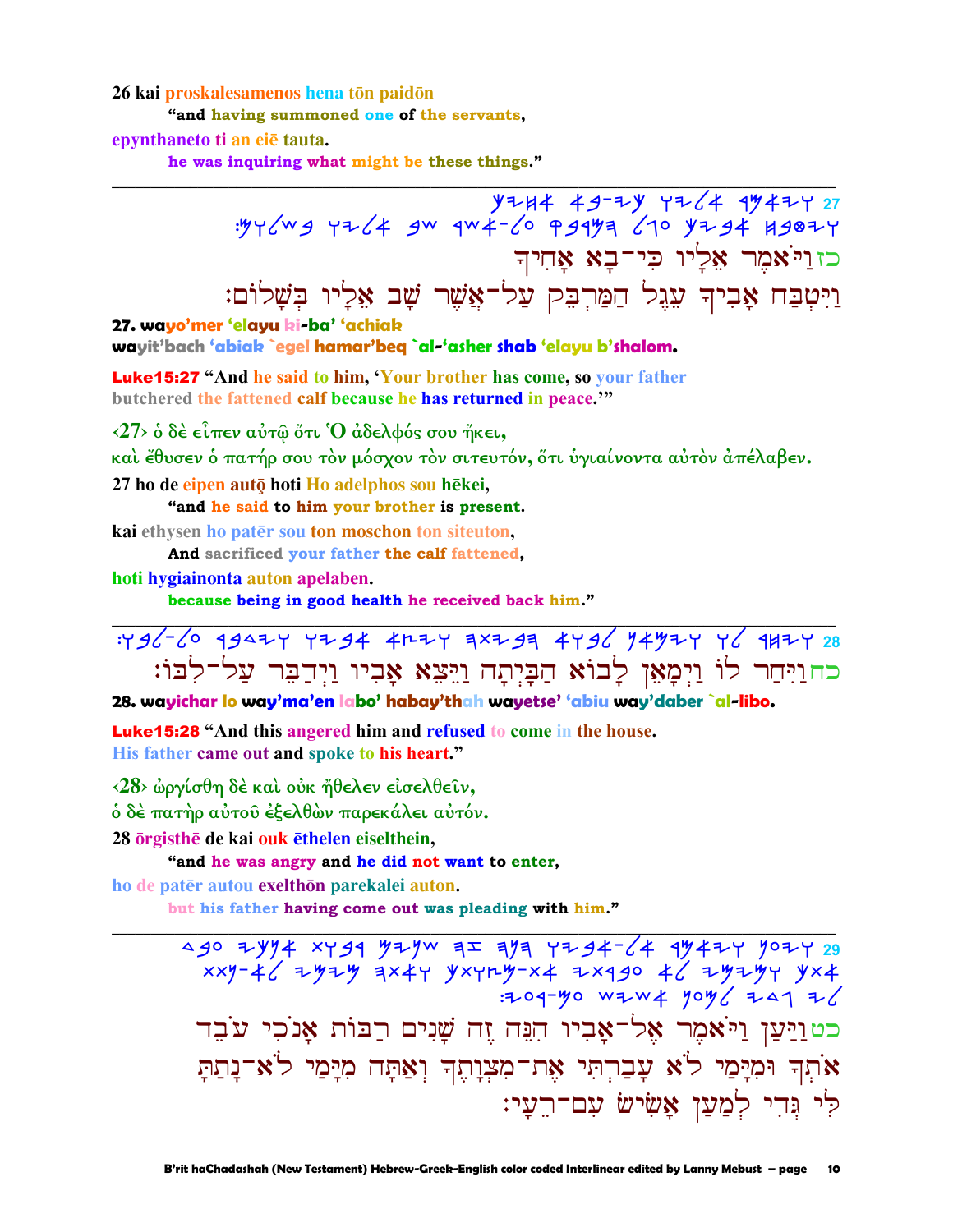29. waya`an wayo'mer 'el-'abiu hinneh zeh shanim raboth 'anoki `obed 'oth'ak umiamay lo' `abar'ti 'eth-mits'watheak w'atah miyamay lo'-nathaat li g'di l'ma`an 'asis `im-re`av.

**Luke15:29 "He answered and said to his father, 'Look! For these many years** I have been serving you, and all my days I have never neglected your commandments. But all my days, you have not given me even a young animal so that I could celebrate with my friends."

 $(29)$  ο δέ αποκριθείς είπεν τω πατρί αύτου, Ιδού τοσαυτα έτη δουλεύω σοι καί ούδέποτε έντολήν σου παρήλθον, και έμοι ουδέποτε έδωκας έριφον ίνα μετά τῶν φίλων μου ευφρανθώ·

29 ho de apokritheis eipen tō patri autou,

"but having answered he said to his father,

Idou tosauta ete douleuo soi kai oudepote entolen sou parelthon,

'Behold so many years I serve you and never your commandment I disobeyed, kai emoi oudepote edōkas eriphon

and never for me did you give a young goat

hina meta tōn philōn mou euphranthō:

that with my friends I might be merry.""

 $x+yz=7$  of  $x=y=7$  and  $x=y=7$  and  $x=y=7$  and  $x=y=7$  and  $x=y=7$ לוְעַתָּה בָא בִנְךְ־זֶה אֲשֶׁר בִּלֵּע אֶת־נַחֲלָתִךְ עִם־הַזּנוֹת ותזבח־לו את־עגל המרבק:

30. w'`atah ba' bin'ak-zeh 'asher bila` 'eth-nachalath'ak `im-hazonoth watiz'bach-lo 'eth-`egel hamar'beg.

**Luke15:30** "Now here comes this son of yours, who has swallowed your inheritance with prostitutes and you slaughter the fattened calf for him."

 $\langle 30 \rangle$  ότε δέ ο υίός σου ούτος ο καταφαγών σου τον βίον μετά πορνών ήλθεν, έθυσας αύτώ τον σιτευτον μόσχον.

30 hote de ho huios sou houtos ho kataphagōn sou ton bion

"but when your son this, the one having devoured your property

meta pornon elthen, ethysas auto ton site ton moschon. with prostitutes came, you sacrifice for him the fattened calf."

לאַוַיֹּאמֶר אָלֵיו בִּנִי אַתַּה תַּמִיד עִמַּדִי וְכֹל אֲשֶׁר־לִי לִדְ הוּאָ:

31. wayo'mer 'elayu b'ni 'atah tamid `imadi w'kol 'asher-li l'ak hu'.

**Luke15:31** "And he said to him, "My son, you are constantly with me, and all that I have yours."

 $\langle 31 \rangle$  δ δέ είπεν αύτ $\hat{\omega}$ , Τέκνον, σύ πάντοτε μετ' έμου εί, και πάντα τα έμα σά έστιν·

31 ho de eipen autō, Teknon, sy pantote met' emou ei, and he said to him, child, you always with me are,